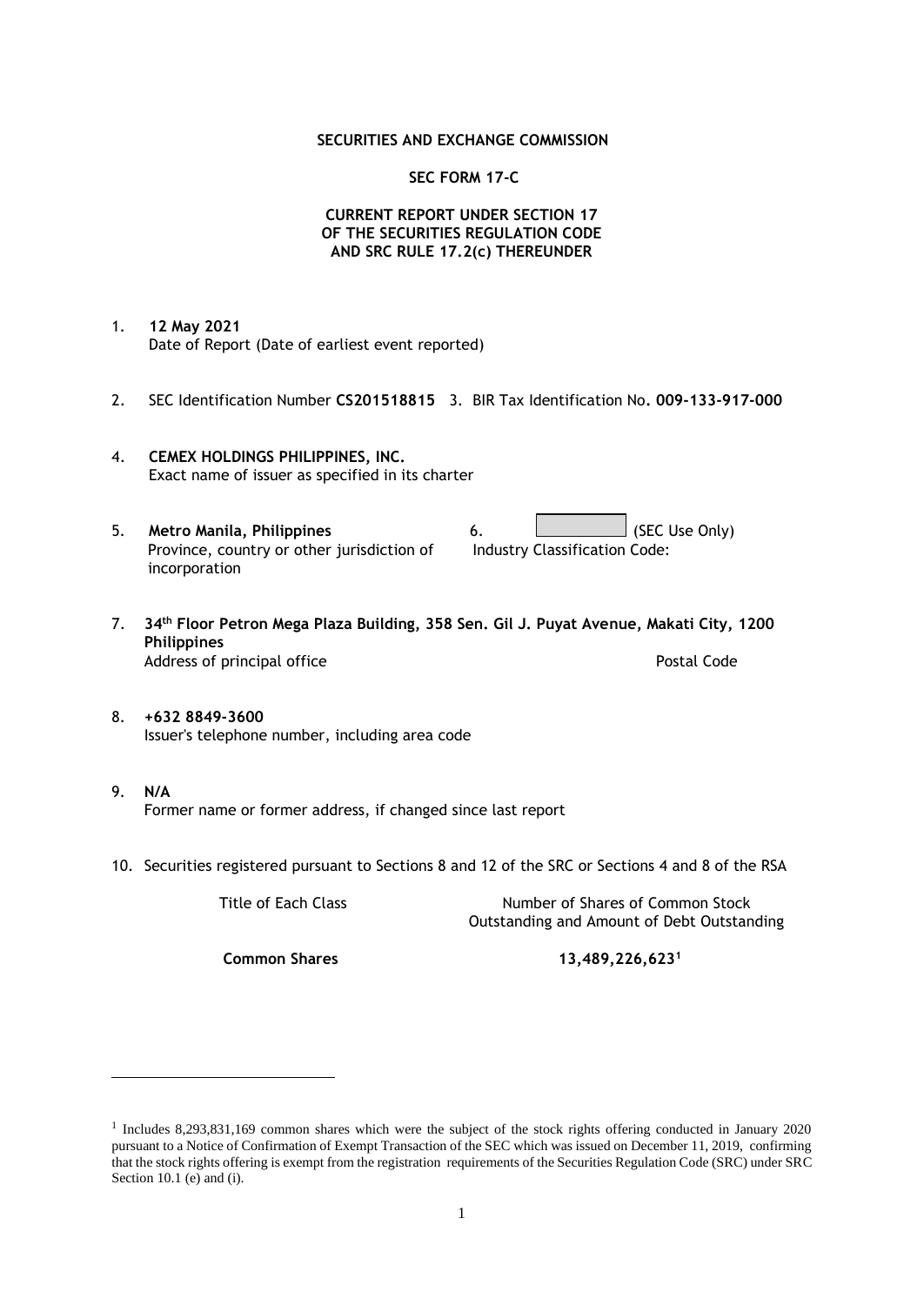11. Indicate the item numbers reported herein: **Item 9 - Other Events**

**CEMEX HOLDING PHILIPPINES, INC. ("CHP") reports on the use of proceeds realized from the Stock Rights Offering (SRO) of 8,293,831,169 common shares of CHP that was conducted in**  Based on the Offer Price of £1.54 per share, the total proceeds from the SRO **amounted to P12,772,500,000.26.** 

**The following costs and expenses were disbursed/charged today against the SRO proceeds:**

| USE OF PROCEEDS/PURPOSE                                                                     | <b>AMOUNT</b> (in<br>Pesos) |
|---------------------------------------------------------------------------------------------|-----------------------------|
| Costs and expenses associated with the SOLID Cement plant<br>expansion project <sup>1</sup> | 3,342,621.51                |

<sup>1</sup>*Funded through advances made by CHP to Solid Cement Corporation ("SOLID") under the Revolving Master Loan Facility Agreement dated 3 March 2020 entered into between CHP, as lender, and SOLID, as borrower*

## **SIGNATURES**

Pursuant to the requirements of the Securities Regulation Code, the issuer has duly caused this report to be signed on its behalf by the undersigned hereunto duly authorized.

**CEMEX HOLDINGS PHILIPPINES, INC. 12 May 2021 Issuer Community Community Community** Community Community Community Community Community Community Community Comm

laument sin de seu- **Jannette Virata Sevilla Compliance Officer**